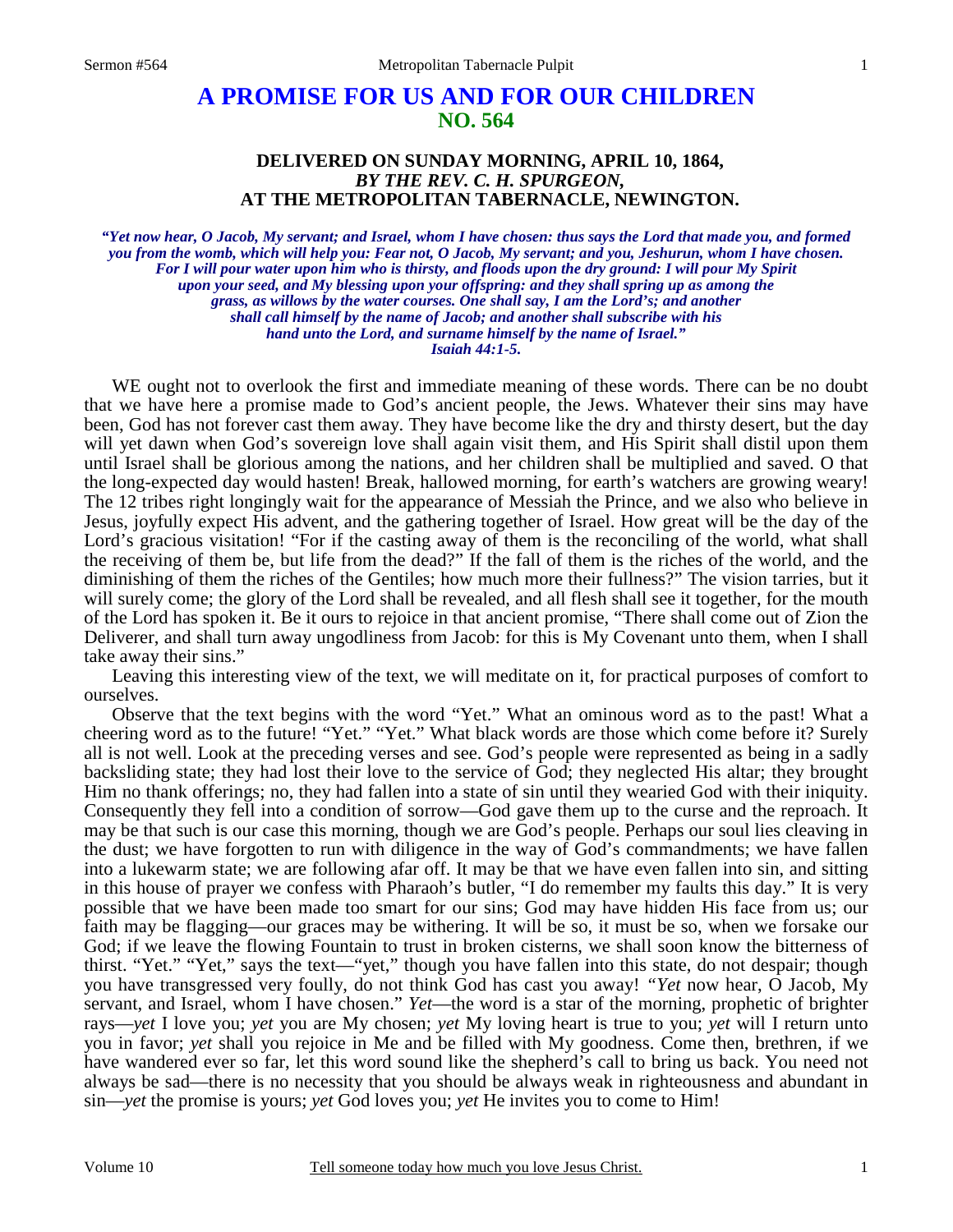Return now and seek His face once more. You have lived in the feverish lowlands, yet climb the mountains; you have groveled in the dust, yet ascend as on eagles' wings; you have been covered with sackcloth, yet put on your beautiful array. Your neglect of the promises has not made them the less sure. The key of your faith may be rusted, but it will still open the door of mercy. You may have been unbelieving, but God abides faithful. Up, and enjoy your sure inheritance. Let us feel comforted by the very first word of the text, and let it encourage us to lay hold, despite our own unworthiness, upon the great promise of the Lord.

The Lord, in order to comfort His people and bring them out of their present state, first, *reminds them of what He has done for them*. Secondly, *He repeats His promise of what He will do.* And thirdly, *He adds to this a most gracious and full promise of what He will do for their offspring.*

**I.** First, then, and O may the Lord refresh our memories by revealing to us the way by which He has led us—first of all, HE COMFORTS HIS PEOPLE BY THE REMEMBRANCE OF WHAT HE HAS DONE FOR THEM. Come, my brethren, reach down for your biographies; turn over your diaries; go back with me a little while to that spot where you first knew the Savior, then march on along the way by which the Lord has led you, till you reach the day and hour which found you in the House of God, listening to His promise.

**1.** Taking the text as our guide, let us notice first, the grace we have experienced *in its practical effect*. The practical effect of divine grace in our case has been to make us God's *servants*—"Yet now hear, O Jacob, My servant." We may be unfaithful servants—we certainly are unprofitable ones, but, blessed be His name, if not awfully deceived, we are His true servants. We were once the servants of sin, and the slaves of our own passions, but He who made us free has now taken us into His family and taught us obedience to His will. We can say with David, "I am Your servant; I am Your servant, and the son of Your handmaid: You have loosed my bonds." We do not serve our Master perfectly, but we would if we could. There are some of His commandments which we forget, but there are none which we would despise. We do, through infirmity, turn aside unto crooked ways, but we find no comfort in them. Our meat and our drink is to do the will of Him who sent us, and our prayer is—

> *"Make me to walk in Your commands, It is a delightful road. Nor let my head, nor heart, nor hands, Offend against my God."*

Beloved, if God has made us His servants, let us be comforted. It is so great a change, and so wonderful an effect of irresistible grace upon a man to transform him from an heir of wrath into a servant of the living God, that we have herein ground for comfort!

**2.** Observe again, this grace is *peculiar, discriminating and distinguishing*. He calls us, *"My chosen."* We have not chosen Him first, but He has chosen us. If we are God's servants, we were not always so—to sovereign grace the change must be ascribed. We might have been left, like other men, to continue in sin, and to be rebels against the King of heaven, but the eyes of sovereignty singled us out from among others not more unworthy than we were, and it was the voice of love which said, "I have loved you with an everlasting love." Long before those stars were kindled into flames—long before the sun begun his mighty course—long before the mountains lifted their hoary heads, or the deep clapped its hands in the tumultuous joy of tempest long before time began, or space was created, God had written upon His heart the names of His elect people. He had selected them, never to change His choice; He had united them unto the person of His Son Jesus Christ by a divine decree never to be revoked; He had predestinated them to be conformed unto the image of His Son, and had made them the heirs of all the fullness of His love, His grace and His glory. Have you and I been chosen? Can we see the connection between the link of calling and the link of predestination? Have we made our calling sure? If so, we may infer most certainly that we must have been predestinated. What comfort is here! Would the Lord have loved us so long, and will He cast us away? I know you are dead and barren, and your soul feels heavy, and your sins stare you in the face, but did not your God know all this beforehand? He made the choice, knowing all—why then, should He change His purpose? He knew how stiff-necked you would be; He understood that your heart was evil, and that the imaginations of it would be only evil, and that continually, and yet He loved you! Ah, my Savior is no fickle lover. He does not feel enchanted for a while with some gleams of beauty from His Church's eyes, and then afterwards cast her off because of her unfaithfulness. No, my beloved, He married her in old eternity, and though, according to the words of the prophet, she has played the harlot and done exceedingly evil, yet it is written of Jehovah, "He hates put-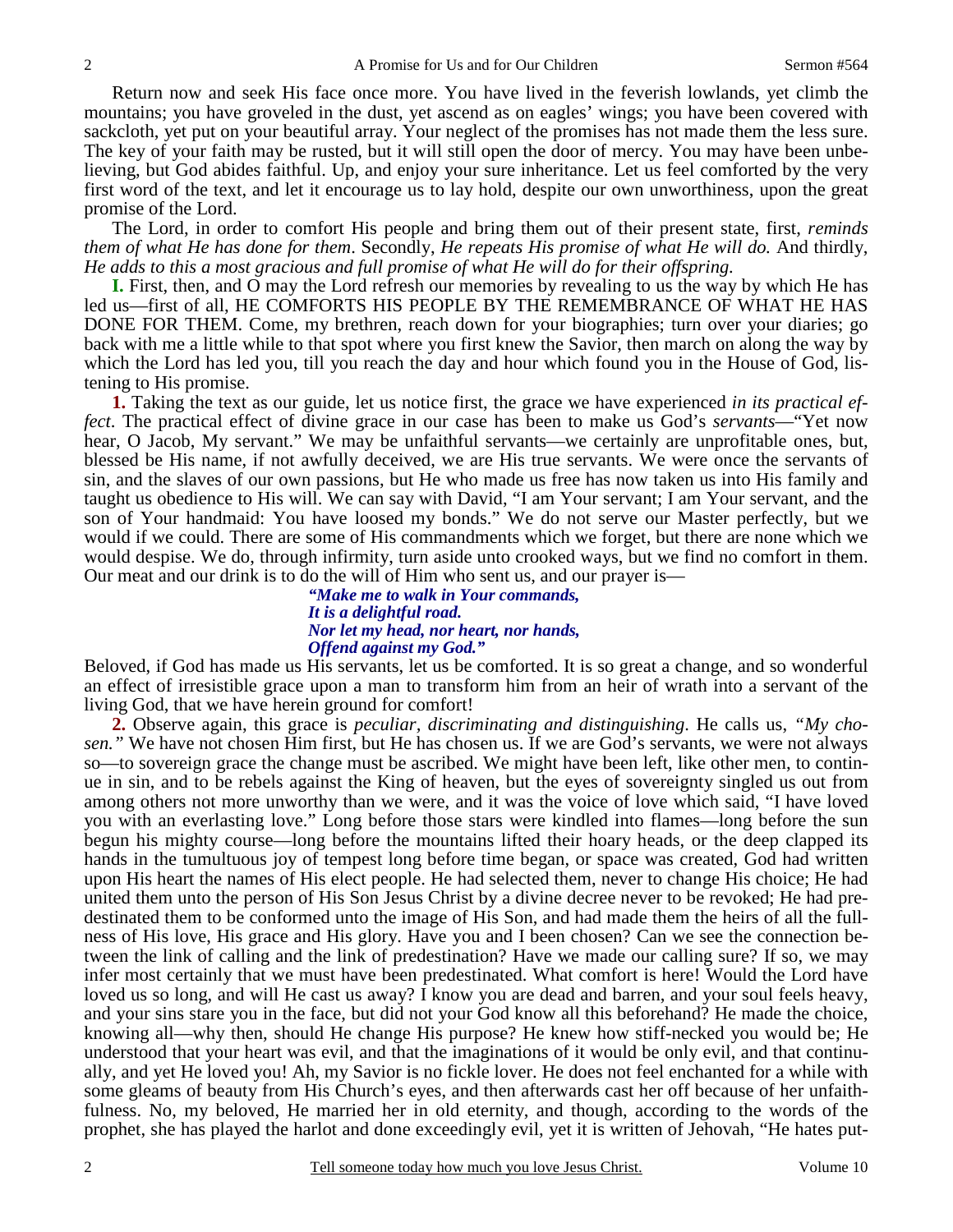ting away." There is no divorce in the court of heaven! Christ has espoused His people to Him in faithfulness, and they shall know the Lord. Be this your comfort then—the activity of grace has made you God's servant; the distinguishing character of grace has made you His chosen.

**3.** Reflect again, in the light of the text, upon *the ennobling influence of grace*. The people are first called Jacob, but only in the next line they are styled Israel. You and I were but of the common order. If we had boasted of anything we would have been called Jacobs, supplanters, boasting beyond our line; but as Jacob at the Brook Jabbok wrestled with the angel and prevailed, and gained the august title of prince—prevailing prince—"For as a prince have you power with God and with men, and have prevailed," even so has grace ennobled us! It may be that we wear today the common well-worn garb of labor; our names never glitter in the rolls of earth's mightiest—but we are allied unto the King of kings if the life of God is in our soul; we are of the royal family, we are princes of the blood imperial; we shall take our seats among those lordly spirits who forever dwell before the majesty of the Most High. Priests and kings unto our God has Christ made us by virtue of His own position. Oh, to think that *we,* who were worse than dogs, should sit among the children; that *we,* who once stood at the swine trough and gladly would have filled our belly with the husks, now feed upon the fatted calf! What love is this, that whereas we said, "I am not worthy that you should come under my roof," He has been pleased to make our bodies the Temples of the Holy Spirit, and God dwells in us and we in Him! My brethren, what an honor to be one with Christ—to be united to the person of Him who counts it not robbery to be equal with God—to be made at last to sit upon His throne, even as He sits upon His Father's throne! Why, when I look upon the dignity which belongs to the meanest Christian, the imperial pomp of all emperors and kings sinks into insignificance, and like a shadow melts away! Think of this, my brethren, and despite your low state of grace this morning, take comfort. He would not have made you such mighty ones as you are in Him, if He had not intended to bless you still.

**4.** Furthermore, the text conducts us onward to notice *the creating and sustaining energy* of that grace. "Thus says the Lord that made you, and formed you from the womb." How did you become believers in Christ? By any internal energy of your own? Speak, believer—was it your free will that brought you to the Savior's feet, or was it God's free grace? Men may hold free will doctrine as a matter of *theory,* but you never find a believer hold it as a matter of *experience*. We can all say*—* 

## *"Oh, to grace how great a debtor Daily I'm compelled to be."*

It was all of Your grace I was brought to obey, while others were allowed to go the downward road! About this you can have no difficulty, for your own experience tells you that you were dead in trespasses and sins, and it must have been something beyond any power of yours that quickened you into spiritual life. Men might as well claim the honors of creation or resurrection, as boast of commencing their own spiritual life! The Lord alone shall have the glory of that opening hour of love. Since that happy day what has sustained you? Has your fire of piety been fed by internal, self-produced fuel? Have you kept yourselves from the power of Satan? My beloved, have you kept yourselves in communion with God? You know that you have not! You are debtors for your soul's daily bread to your Father who is in heaven. Every good thing which you have, you have received from Him. The great Father of Lights, with whom is no variableness or shadow of turning, has given you every good and perfect gift which you have received. You have profited in nothing by the flesh, but in all things by the Spirit of the living God. Taking you from your first conviction and tracking you to the present moment, it has been God's creating and forming. In the womb of conviction He fashioned you, and He has nurtured you until now. Let this be your comfort—if God could quicken you when you were absolutely dead, and if He has kept you until this moment, can He not revive you again? Can He not make that spark again become a flame? Have you fallen too low for Him? Is His arm shortened that He cannot save? Is His ear heavy that He cannot hear? No! He who has delivered you before will deliver you yet again; therefore be of good comfort.

**5.** We will leave this part of the subject when we notice once again that this grace has the characteristic of *intense affection in it.* This is not very plain in our translation, but I think we can make it clear. God gives to His people the title of Jeshurun, which means *the righteous people,* according to some translators, but most interpreters are agreed that it is an affectionate title which God gives to His people. Perhaps it may be considered to be a diminutive of Israel. I do not know that we could pronounce it so as to make it plainly appear here, but very likely it is so—a diminutive of Israel. Just as fathers and mothers, when they have great affection for their children, will frequently give them an endearing name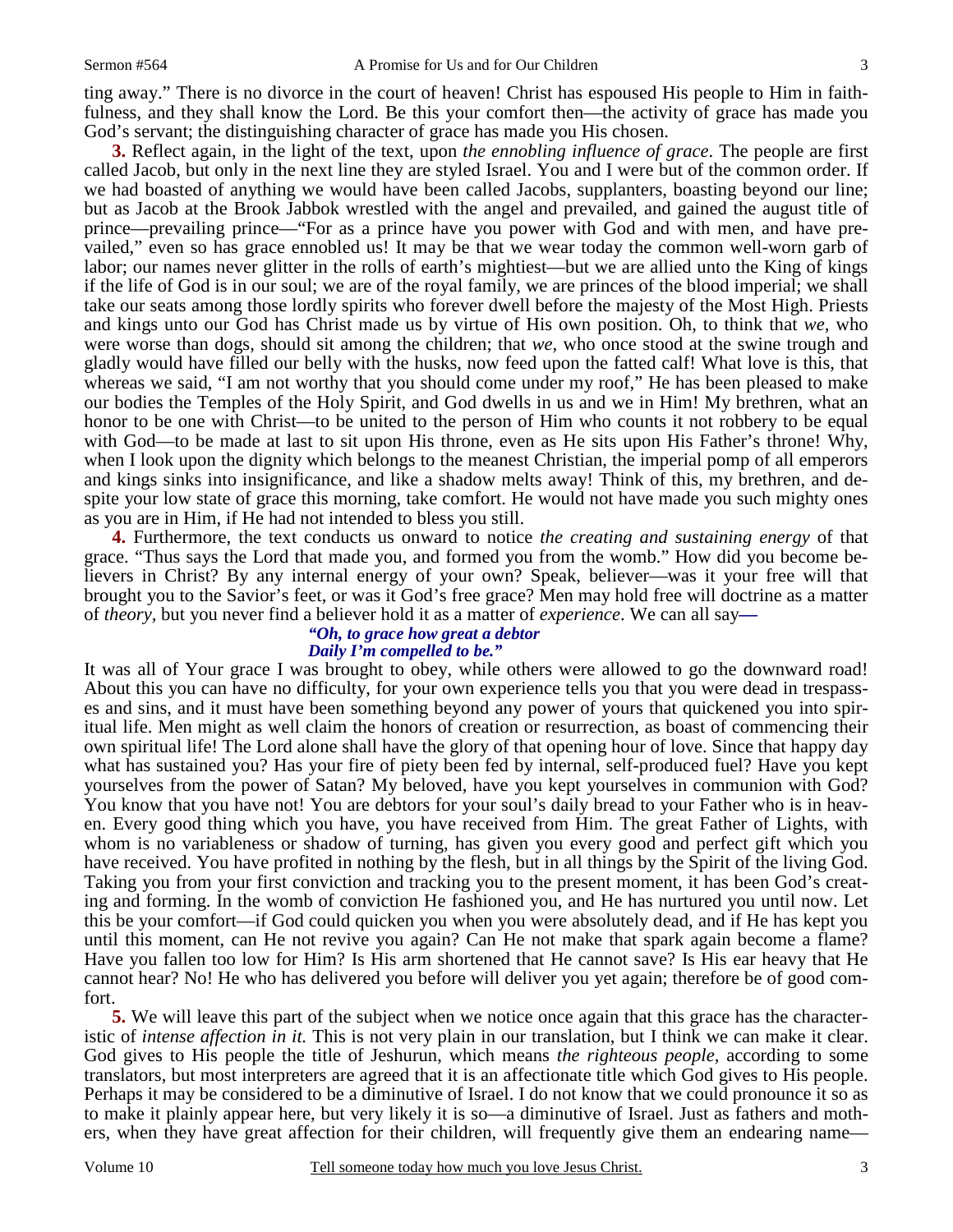shorten their usual name—or call them by a familiar title only used in the family, so in calling Israel, Jeshurun, the Lord sets forth His near and dear love. God's grace to us is not merely the mercy of the Good Samaritan towards a poor stranger whom he finds wounded by the way, but it is the love of a mother to her sick child; the fondness of a husband towards a weeping wife; the tenderness of the head towards the wounded members. O beloved, did you ever try to grasp the thought that God loves you? Whenever I try it, it brings tears into my eyes, and I can go no farther. That the eternal God should pity me I can understand; that He should regard my misery and deliver me I can comprehend; that He should look upon me with eyes of benevolence seems reasonable enough; but that He should LOVE me? Love me, too, with a love infinitely stronger than any love I have to my own children, or to my own spouse; that He should so love me that His own darling Son, the Only-Begotten, was not better loved than I have been—this is a wonder of wonders! I must not say that Jesus was not as well loved as poor sinful men, but I will say when the question came to this—whether those poor sinful but beloved ones should die or Christ should die—He spared not His own Son, but freely delivered Him up for us all! Oh, what mysterious love, that Christ should suffer that we may go free; that the Father's Darling should hang upon the accursed tree and bleed away His life that we might be received into the eternal bosom of Jehovah, and might be forever accepted as the favored ones of His electing love! He loves you! Oh, there is nothing can melt the heart like this—God loves you! And while it melts, it strengthens. While God loves me, whom shall I fear? If Jehovah has chosen me, if He has set His heart upon me, of whom shall I be afraid? Verily, with this I may walk through the Valley of the Shadow of Death and fear no evil; with this in the midst of war I may have confidence; upon this in famine I shall be fed; and in affliction I shall not be afraid. Oh, the joy which dwells in the thought that God loves His people! Jesus loved *me,* and gave Himself for me; can you say this, my hearer? If you can, you can say more than Demosthenes or Cicero were ever able to say with all their eloquence!

It may be, as we have said before, that we have fallen into a low sad state this morning and are trying to get ourselves out of it by chastening ourselves with many dark and doleful fears. Now that is not the way to rise from the dust. It is not the law but the gospel which saves at first; and it is not a legal bondage, but a gospel liberty which can restore the fainting believer. It is not slavish fear that brings back the backslider to God, but the sweet wooing of love allures him to Jesus' bosom. As I sat the other night in my study, musing on my message for the coming Sunday, some little unbelief crossed my mind. Would the Lord sustain me in my ministry among such multitudes? Would He give fresh matter on the morrow? And there stood on my shelves nine volumes of my sermons, the records of nine years of gracious help. What witnesses did those volumes seem to be of the faithfulness of the Lord! Now *you* can look back, some of you, to ten, twenty, thirty, or forty years, which are like so many volumes of grace received! Dare you distrust your God? David went forth to fight Goliath with past experience as his comfort, "Your servant slew both the lion and the bear: and this uncircumcised Philistine shall be as one of them." Cannot you use the same argument? You have already slain your adversaries—what can stand against you? Be of good comfort and dash forward to the fray! Take as your war cry, "His mercy endures forever," and you need never fear, whatever difficulties assail you. So much for the first point. Now, let us turn with great brevity to the second.

**II.** We are encouraged, in the second place, this morning, by THE PROMISE OF WHAT GOD WILL DO. He says, "Fear not; I will help you." And then He adds, "I will pour water upon him who is thirsty and floods upon the dry ground." You feel thirsty this morning; that is, uncomfortable in heart. You have lost much of the joy of religion, and your prayer is, "Restore unto me the joy of Your salvation." You are conscious, also, that you are barren, like the dry ground; you are not bringing forth that fruit unto God which He has a right to expect of you; you are not as useful in the church nor in the world as your heart desires to be. Well then, here is His promise of what He will do, "I will help you." You cannot pray this morning; you cannot wrestle as you desire—"I will help you." You feel unable to overcome sin—"I will help you." You are engaged in service too heavy for you—"I will help you." Whether it is to suffer, to sacrifice, to labor, or to endure, take this comfort—"I will help you." I love this promise! It is a very short one, but it is all the longer in meaning because it is short in expression. You may avail yourself of it in all cases. The promise turns every way, and blesses in every form. It is like a weapon which may be used for 50 purposes—it will be to you, if you will, a sword, and you may beat it into a plowshare; or it will prove a shield, a spear, a chariot, and I know not what besides. You cannot find any possible position, into which the child of God can be brought, in which this promise will fail to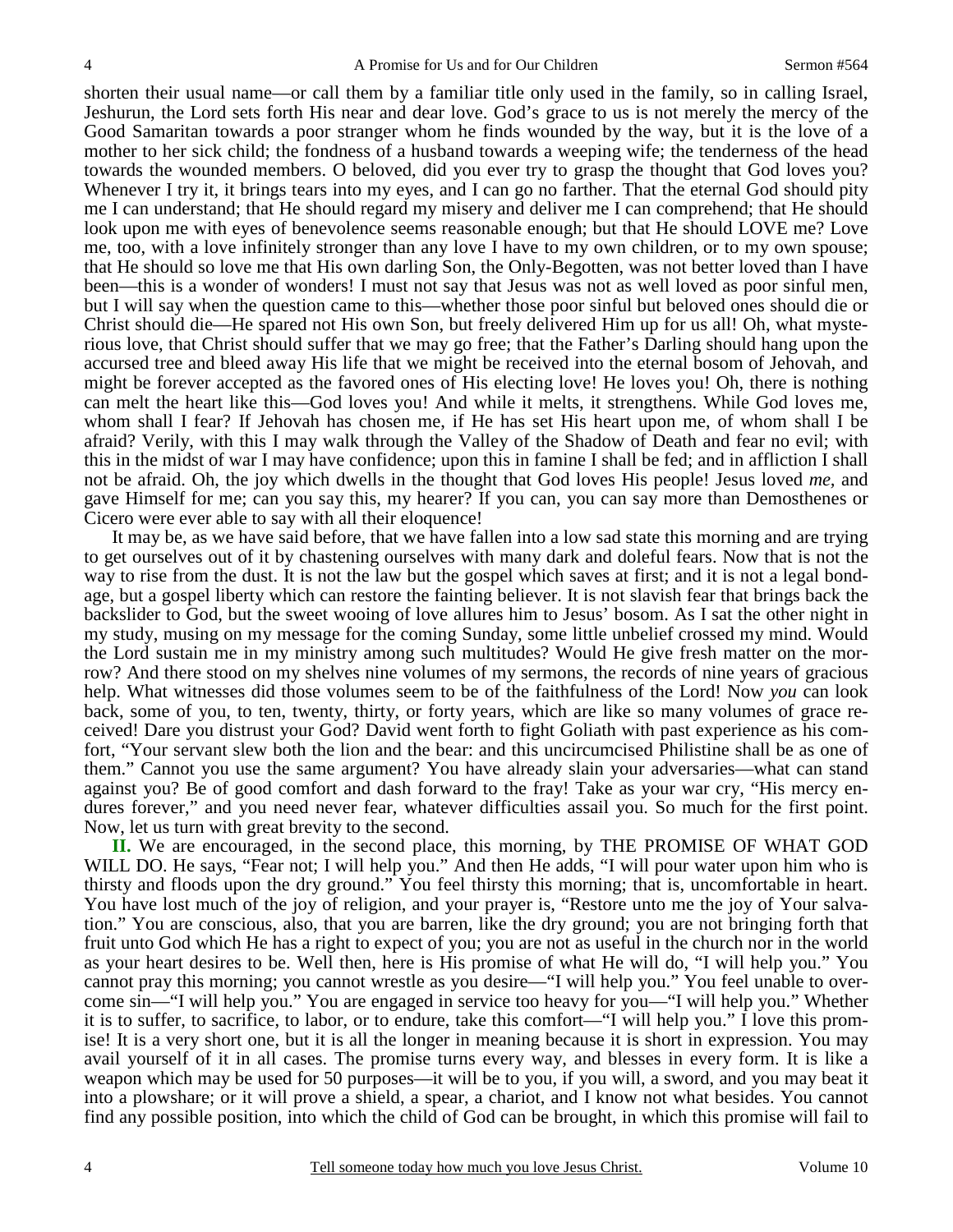bless him! Sit down no longer in lethargy, lift up the hands which hang down and confirm the feeble knees, for if God says, "I will help you," how can you be afraid?

Then comes a promise, fuller in words and as rich in grace, "I will pour water on him who is thirsty." You shall have the grace you need. Water refreshes the thirsty—you shall be refreshed—your desires shall be gratified. Water quickens sleeping vegetable life—your life shall be quickened by fresh grace. Water swells the buds, and makes the fruits ripe—you shall have fructifying grace; you shall be made fruitful in the ways of God. Whatever good quality there is in divine grace, you shall enjoy it to the fullest. All the riches of divine grace you shall receive in plenty; you shall be as it were drenched with it; and as sometimes the meadows become flooded by the bursting rivers, and the fields turn into pools, so shall you; the thirsty land shall be springs of water. O my brethren, when the Holy Spirit visits a man, what a difference it makes in him! I know a preacher, once as dull and dead a man as ever misused a pulpit; under his slumbering ministrations there were few conversions, and the congregation grew thinner and thinner, good men sighed in secret, and the enemy said, "Aha, so would we have it!" The revival came—the Holy Spirit worked gloriously, the preacher felt the divine fire and suddenly woke up to energy and zeal. The man appeared to be transformed; his tongue seemed touched with fire; elaborate and written discourses were laid aside, and he began to talk out of his own glowing heart to the hearts of others! He preached as he had never done before; the place filled; the dry bones were stirred, and quickening began! They who knew him once so elegant, correct, passionless, dignified, cold, lifeless, and unprofitable, asked in amazement, "Is Saul also among the Prophets?" The Spirit of God is a great wonderworker! You will notice certain church members; they have never been good for much; we have had their names on the roll, and that is all—suddenly the Spirit of God has come upon them, and they have been honored among us for their zeal and usefulness! We have seen them here and there and everywhere diligent in the service of God, and foremost in all sorts of Christian labor, though before you could hardly get them to stir an inch. I would that the quickening Spirit would come down upon me and upon you—upon every one of us in abundance—to create us valiant men for truth and mighty for the Lord! O for some of the ancient valor of apostolic times, that, like good knights of the cross we would dash forward against the foe, and with irresistible courage deal heavy blows against the adversary of souls and his vast host! We may do this; we have only to plead the promise! God will be inquired of, but the promise stands true, "I will pour water upon him who is thirsty, and floods upon the dry ground." Do not lose the blessing through remissness, but ask and you shall receive. Brethren, pray for me; for I need more grace, and in return I will plead the Lord's words on your behalf.

**III.** As a very great comfort to His mourning people, the Lord now promises A BLESSING UPON THEIR CHILDREN. You will observe, dear friends, that they must get the blessing for themselves first, for the third verse has it—"I will pour water upon him who is thirsty, and floods upon the dry ground" that is first; and then afterwards—"I will pour My Spirit upon your seed." We must not expect to see our children blessed unless we ourselves grow in grace. It is often the inconsistency of parents which is the obstacle—the outward obstacle to the conversion of their children. No doubt there have been multitudes of children of professing parents who have been damned instrumentally by the ungodliness and inconsistency of their parents at home. The parents, let us hope, were Christians—but there has been so much of apparent inconsistency about them, that the ruin of their children has been the consequence. It is a notorious fact that some of the worst of men have been the children of godly parents. I could give living instances but I won't. When good Mr. Williams was murdered at Eromanga—the fact should be wellknown—the natives had first been exasperated by the most abominable conduct on the part of the son of a missionary, who, having gone there, had practiced all sorts of evil upon the natives, and then good Mr. Williams was sacrificed to their fury. You will find that among the most fearfully depraved there are a few of the very deepest dye who received an early Christian education, and dashed down all its restraints that they might run greedily into iniquity. I think the children of godly parents are like Jeremiah's figs the good are very good, but the bad are very bad—very naughty figs, such as cannot be eaten. Some of the children of God have been the parents of great offenders. Eli begets Hophni and Phinehas; David has an Absalom; Noah is father to Ham; Isaac begets profane Esau; the wise Solomon is followed by Rehoboam the fool; and pious Hezekiah is sire to persecuting Manasseh. Oh, how sad it is that it should be so, but so it is! We must, therefore, look to ourselves and our own careful walking before God, for we shall not get the promise for our offspring, till we obtain its fulfillment in our own case.

But now, supposing that this is done; if we have had faith to receive much grace from God, here comes a blessed promise for our children*—"I will pour My Spirit upon your seed,"* in which, observe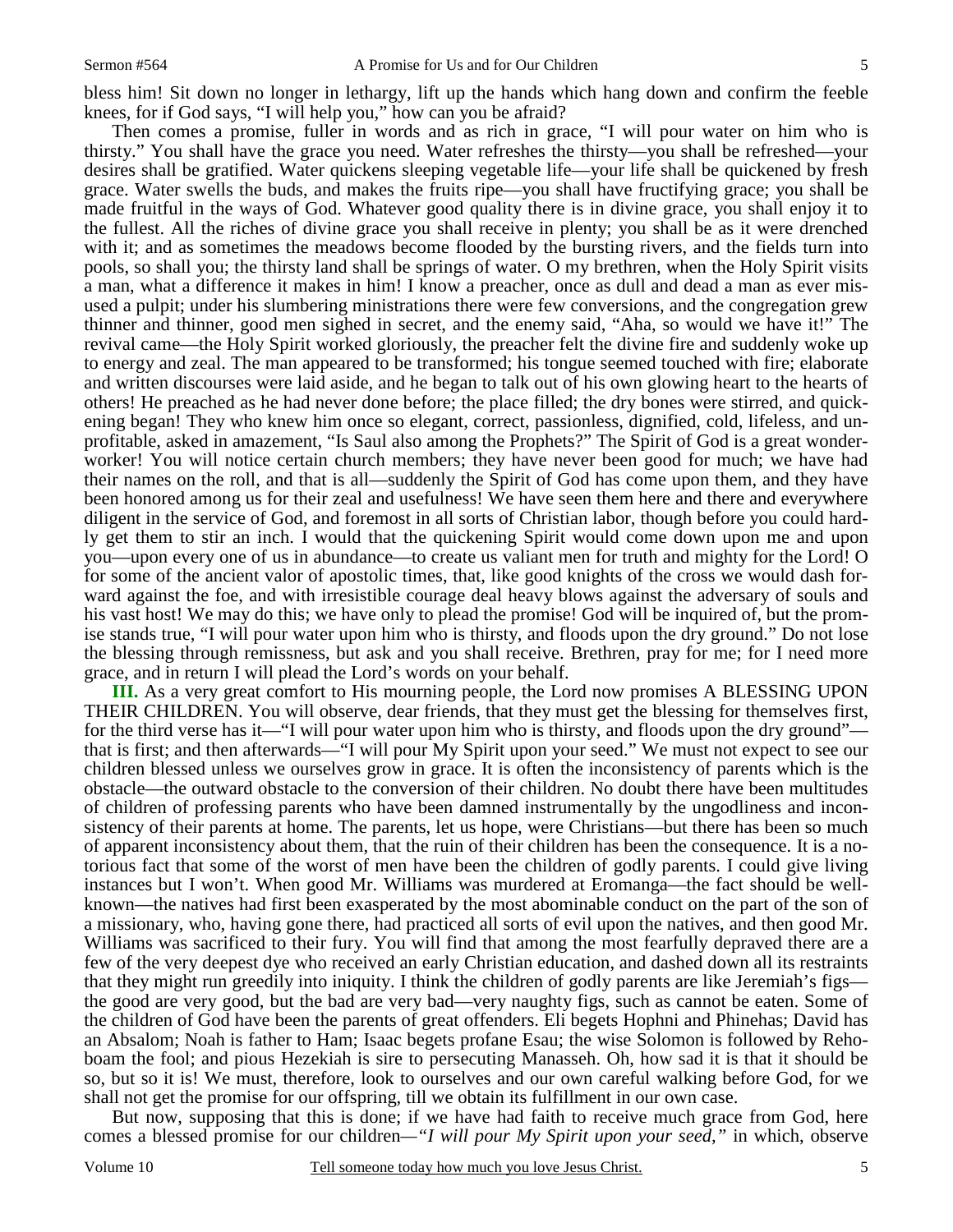*first* of all, *the need*. Our children need the Spirit of God. They are not like children educated in the street, the tavern, or the low theater; they have not heard from our lips, words of lust or profanity; they have been hushed to sleep by the name of Jesus as their lullaby; they breathe the air of religion, but for all that they need the Spirit of God! We love to see the children of godly parents brought into church membership, but we would avoid, above all things, anything like hereditary profession or inherited religion; it must be *personal* in each individual or it is not worth a gnat. I believe that the idea of birthright membership has tended materially to weaken the strength of that most respectable and once powerful denomination, the Society of Friends. Believing that their children have an inward light which they ought to follow, I do fear they often teach their children to follow inward *darkness* rather than light, and forgetting the necessity of the Holy Spirit, which is infinitely superior to ordinary light of conscience, their children have grown up to attend meetings, and to wear a particular garb without receiving the Spirit—certainly without that grand enthusiasm which honored their sires in bygone days. We must not adulterate our membership by the reception of the children of godly parents unless we have clear proof that they, themselves, are converted to God. Your children need the Holy Spirit quite as much as the offspring of the heathen. They are born in sin and shapen in iniquity—in sin do the best of mothers conceive their children, and, however well you may train them, you cannot take the stone out of the heart nor turn it into flesh. To give a new heart and a right spirit is the work of the Holy Spirit, and of the Holy Spirit alone!

In the *second* place, the *source* of the mercy which God will give: "I will pour out *My Spirit."* It was the work of the Spirit which transformed their fathers—it is that which must transform them. The Word may come to them and not be blessed; we may be silly enough to take them to baby-baptism and they would not be blessed; we may persuade them to come to the Lord's Table, but they would not be blessed. But when the Spirit of God comes upon them, *then* it is all done! Now comes the broken heart; now comes the humble spirit; now is breathed the earnest prayer; now love to Christ flames forth and trust is built upon Him! Do pray, dear friends, for your children, that God will pour His Spirit upon them; and as to the rest, you may depend that all the fruits will come in due time. I do not know that the parent needs to say much to his child about baptism or the Lord's Supper, except, sometimes, a gentle word as to the *duty* of the believer, and a clear explanation of the meaning of the ordinances; but I do hold that the duty of the parent is to look first and foremost for the work of the Spirit, and insist upon it that he must be born-again or else no profession can be made. Tell the child that he is dead in trespasses and sins, let there be no doubt about his natural condition, and let this always be your prayer, "Almighty grace, renew his heart; turn him from darkness to light, and make him Yours!" I think that in some Sunday school addresses there is not always the gospel so clearly and decidedly proclaimed as it should be. It is not very easy, I know, to preach Christ to little children, but there is nothing else worth preaching! To stand up and say, "Be good boys and girls, and you will get to heaven," is preaching the old covenant of works, and it is no more right to preach salvation by works to little children than to those who are of mature age! *We* are all dead, and as the Spirit of God can alone renew us, so He alone can renew *them,* and there is no natural goodness, no amiability, no generosity of character which can supersede the work of the Holy Spirit. We must remember this and hold to it, that we pray to God to work by His Spirit in their hearts.

Then you have in the promise in the third place, *the plenty* of grace which God gives. He says, "I will *pour* My Spirit upon your seed"—not a little of it—but they shall have abundance. It has charmed me, especially of late, when I have conversed with very many children—many of them children of godly parents, and others we have brought into our school, and instructed by good and loving teachers. I have been charmed, I say, in examining them for membership, at the profoundness of their knowledge, and the abundance of their grace. I have questioned them in a way I would not question some gray-headed men and women. I have gone into points of intricate doctrine with many of them, in a way which I would not use with many of middle age because I know I would take them out of their depth; But these children have been able to tell me from Scripture—and generally their answers have been quotations of a text—the great plan of salvation, and the doctrines connected with it as explicitly as the best Doctor of Divinity in any of our Universities. And I have been often pleased to notice that the very babes are those out of the mouths of whom God has ordained strength, and He gives the perfect wisdom of the upright full often to those who are but as babes and sucklings. It is so good to notice this. You are not to expect children merely to exhibit *faint* traces of grace, but in the strength of this promise, you may look for *great* things. In the deathbeds of your children—and very often children who are early saved are early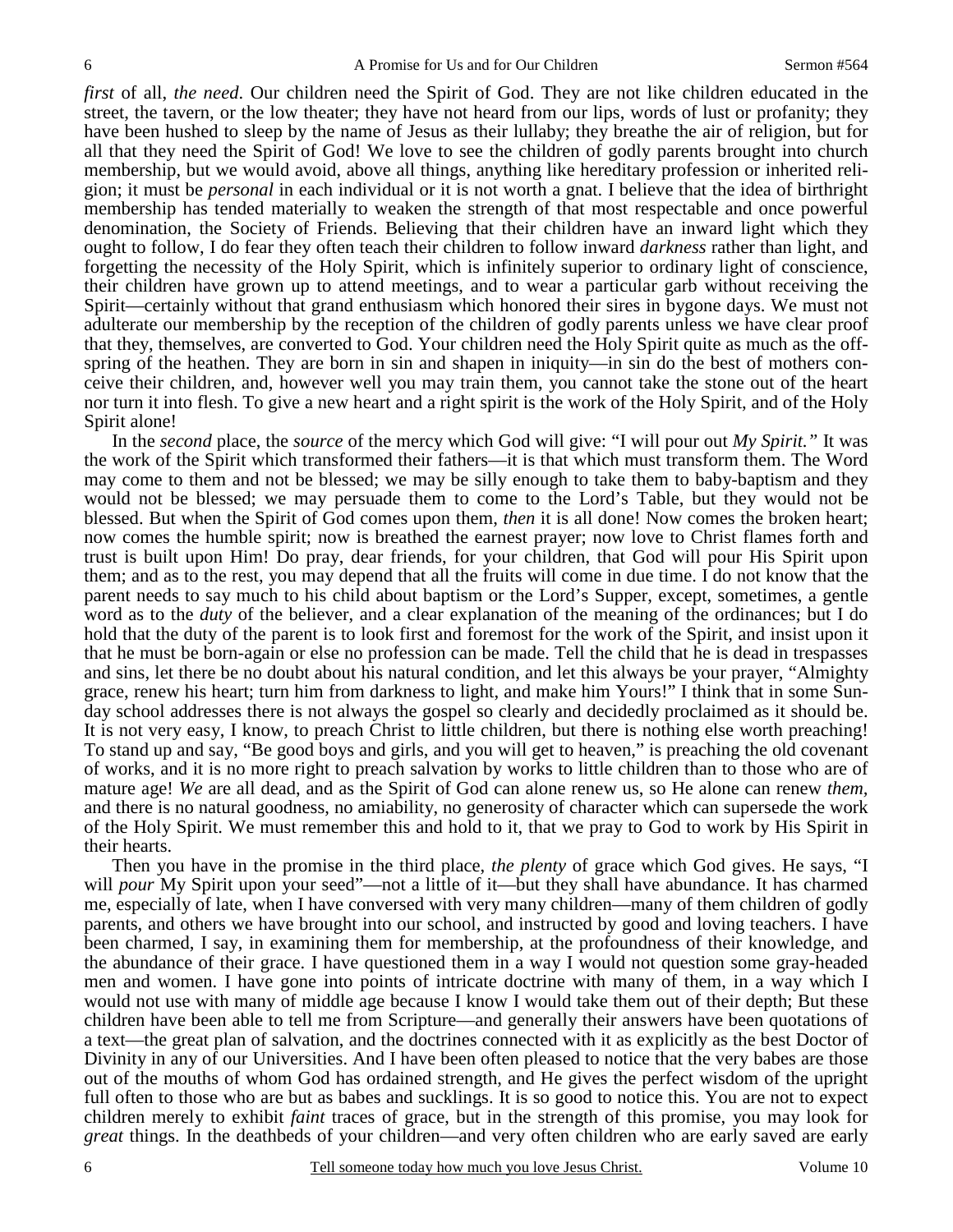caught up to heaven—many very wonderful expressions have fallen from their lips. Mr. Janeway, in his, *Token for Children,* has preserved many examples, showing that some dying children have been wondrously mature in piety, and the expressions they have used have perfectly astounded the most experienced of the saints. You ought not, in the case of children, to look merely for life—you will find *vigorous* life! You may not expect a little surface-knowledge only, but you may expect to find in them a depth of knowledge in the things of God, for so God's promise has it, "I will *pour* My Spirit upon your seed."

I must not leave the text without noticing the blessedness of all this. "And My blessing upon your offspring." Oh, what a blessing it is to have our offspring saved! God give us each to see it! What a blessing to have our children enlisted in Christ's army! Beloved, we wish them well, we wish them the best of God's gifts, but if we were asked whether we would have them famous or wealthy, we would pause to ask whether it were good for them. But if it were put to us, "Shall they be saved?" we feel we would cheerfully give our life if that must be the price, to know that our children walked in the truth of God. "I have no greater joy than this," said one in Holy Scripture, and there can be no greater joy than this to the Christian parent. How happy the family becomes! And when they grow up, and go out from us, married in the Lord—for how else can they be gracious?—we should expect to see a gracious house built up. There is a very sad verse, I think you will find it in the  $2<sup>nd</sup>$  chapter of Judges, which runs thus— "And also all that generation were gathered unto their fathers: and there arose another generation after them, which knew not the Lord, nor yet the works which He had done for Israel." Oh, that is sad to see how soon religion dies out in a nation. But without household piety—without constant instruction both in the Sunday school and at home—the next generation in our case will be as ignorant of God as if Christ had not been known by their fathers! Unless we are careful over the young, there may be none to bear the Lord's banner when we sleep among the clods. In matters of doctrine you will find orthodox congregations frequently change to heterodoxy in the course of 30 or 40 years, and that is because too often there has been no catechizing of the children in the essential doctrines of the gospel. For my part, I am more and more persuaded that the study of a good Scriptural Catechism is of infinite value to our children, and I shall see that it is reprinted as cheaply as possible for your use. Even if the youngsters do not understand all the questions and answers in the *Westminster Assembly's Catechism,* yet, abiding in their memories, it will be of infinite service when the time of understanding comes, to have known those very excellent, wise and judicious definitions of the things of God. If we would maintain orthodoxy in our midst, and see good old Calvinistic Doctrines handed down from father to son, I think we must use the method of catechizing, and endeavor with all our might to impregnate their minds with the things of God. It will be a blessing to them—the greatest of all blessings—a blessing in life and death, in time and eternity, the best of blessings God Himself can give. I will not prolong this, but there are still two points I must mention.

Carefully notice the vigor with which these children shall grow. "They shall spring up as among the grass, as willows by the water courses." Close by the water's edge the grass grows very green, and the willow is a well-known tree for speedily shooting forth its branches. Our farmers lop their willows often, but they very soon sprout again. As the old proverb has it, "A willow will buy a horse where an oak will not buy a saddle, because the willow being often lopped and then springing again, yields much to the grower." The willow grows fast, and so do young Christians. If you want the eminent men in God's Church, look for them among those converted in youth. There are, of course, exceptions, but after all, our Samuels and Timothys must come from those who knew the Scriptures from their youth. O Lord, send us many such whose growth and advance shall as much astonish us as the growth of the willows by the water courses! Why, since I have been among you these 10 years and more, lads who used to come into the school, and were the objects of our hope, where are they now? Why they are preaching the gospel this very morning! And as I look at the happy parents here, and remember the time when the now useful minister sat as a lad in the pew, and remember that at this very moment they are preaching in the name of Jesus, they do seem to have grown quite as fast as the willows; they grow so fast and so well, and serve the Lord so admirably, that the promise has, indeed, been fulfilled to the very letter!

Then comes, last of all, *the manifestation of this in public*. It appears from the text, that not only are our children to have the Spirit of God in their inward parts, but they are to make a profession of it. One shall say, "I am the Lord's"—he shall come out boldly and avow himself on the Lord's side; and another shall so ally himself to God's Church that he "shall call himself by the name of Jacob." And then another, who can hardly speak quite so positively, but who means it quite as sincerely—"shall subscribe with his hand unto the Lord," and a fourth shall, "surname himself by the name of Israel." Oh, it is a joy, in